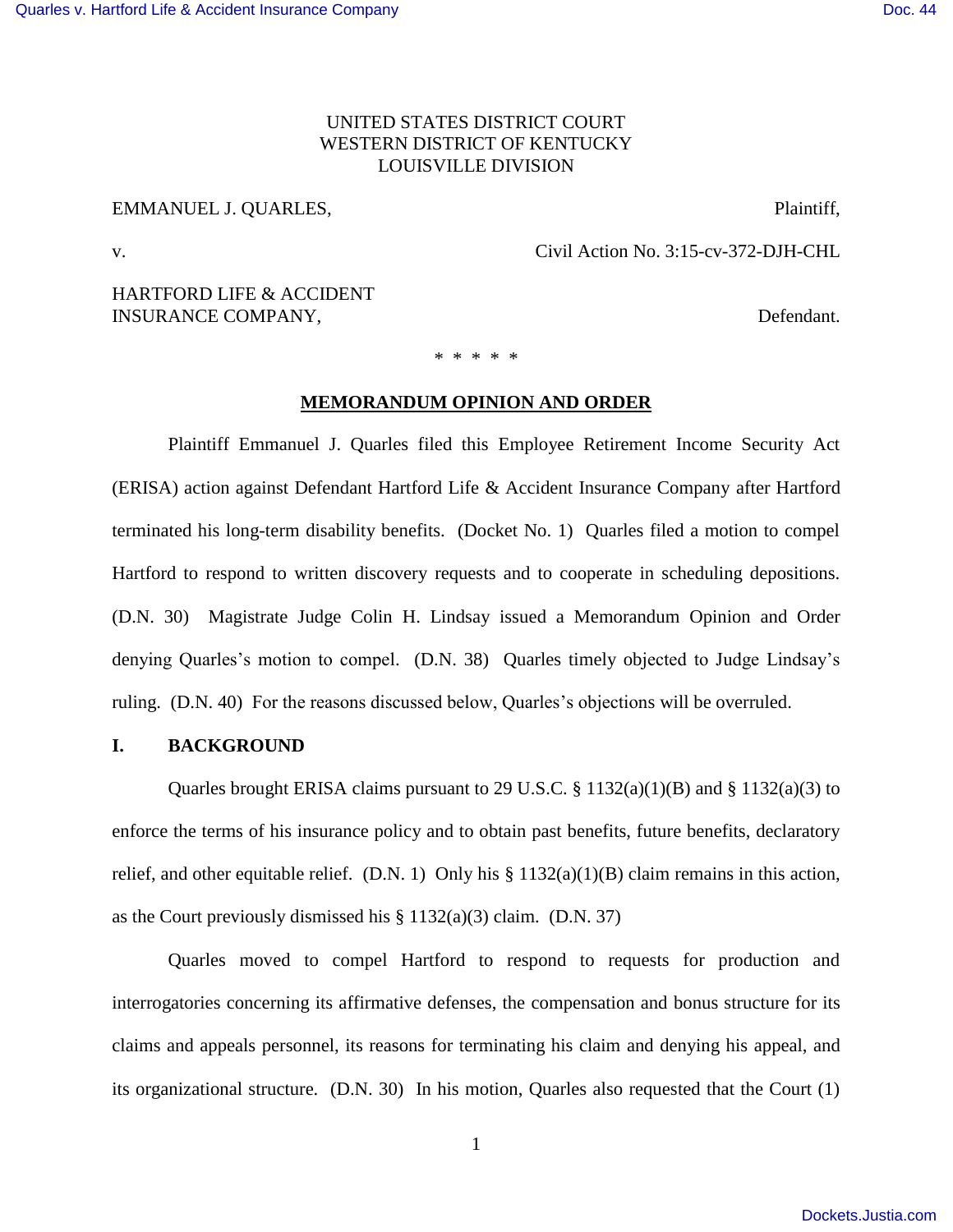order Hartford to cooperate in scheduling depositions of a company representative pursuant to Federal Rule of Civil Procedure 30(b)(6); the person who signed his claim denial letter; and the person who signed his appeal denial letter and (2) impose sanctions on Hartford for refusing to respond to his discovery requests and to cooperate in scheduling depositions in good faith. (Id.) Judge Lindsay denied Quarles's motion to compel based on Hartford's supplemental discovery responses and stipulation that the Court would review its decision to terminate benefits de novo. (D.N. 38) Quarles objected to Judge Lindsay's order, arguing that Hartford's stipulation as to the standard of review did not alter its discovery obligations and that he was entitled to all of the requested discovery. (D.N. 40) Without seeking leave of Court, Hartford filed a response to Quarles's objections (D.N. 41), which the Court will disregard as it was filed in violation of the Joint Local Rules of Civil Practice. See LR 72.2 ("Unless directed by the Court, no party may file any response to a written objection [to a non-dispositive order of a magistrate judge].").

## **II. STANDARD**

Federal Rule of Civil Procedure 72(a) provides that the Court must "modify or set aside any part of the [magistrate judge's] order that is clearly erroneous or is contrary to law." Fed. R. Civ. P. 72(a). "The magistrate judge's factual findings are reviewed under the clearly erroneous standard." Blackwell v. Liberty Life Assurance Co. of Boston, No. 3:15-cv-376-DJH, 2017 WL 927239, at \*2 (W.D. Ky. Mar. 8, 2017) (quoting Scott-Warren v. Liberty Life Assurance Co. of Boston, No. 3:14-CV-00738-CRS-CHL, 2016 WL 5661774, at \*3 (W.D. Ky. Sept. 29, 2016)). "Clear error exists 'when the reviewing court is left with the definite and firm conviction that a mistake has been committed.'" Id. (quoting Max Trucking, LLC v. Liberty Mut. Ins. Corp., 802 F.3d 793, 810 (6th Cir. 2015)). "On the other hand, the magistrate judge's legal conclusions are reviewed under the 'contrary to law' standard." Id. (quoting Scott-Warren, 2016 WL 5661774,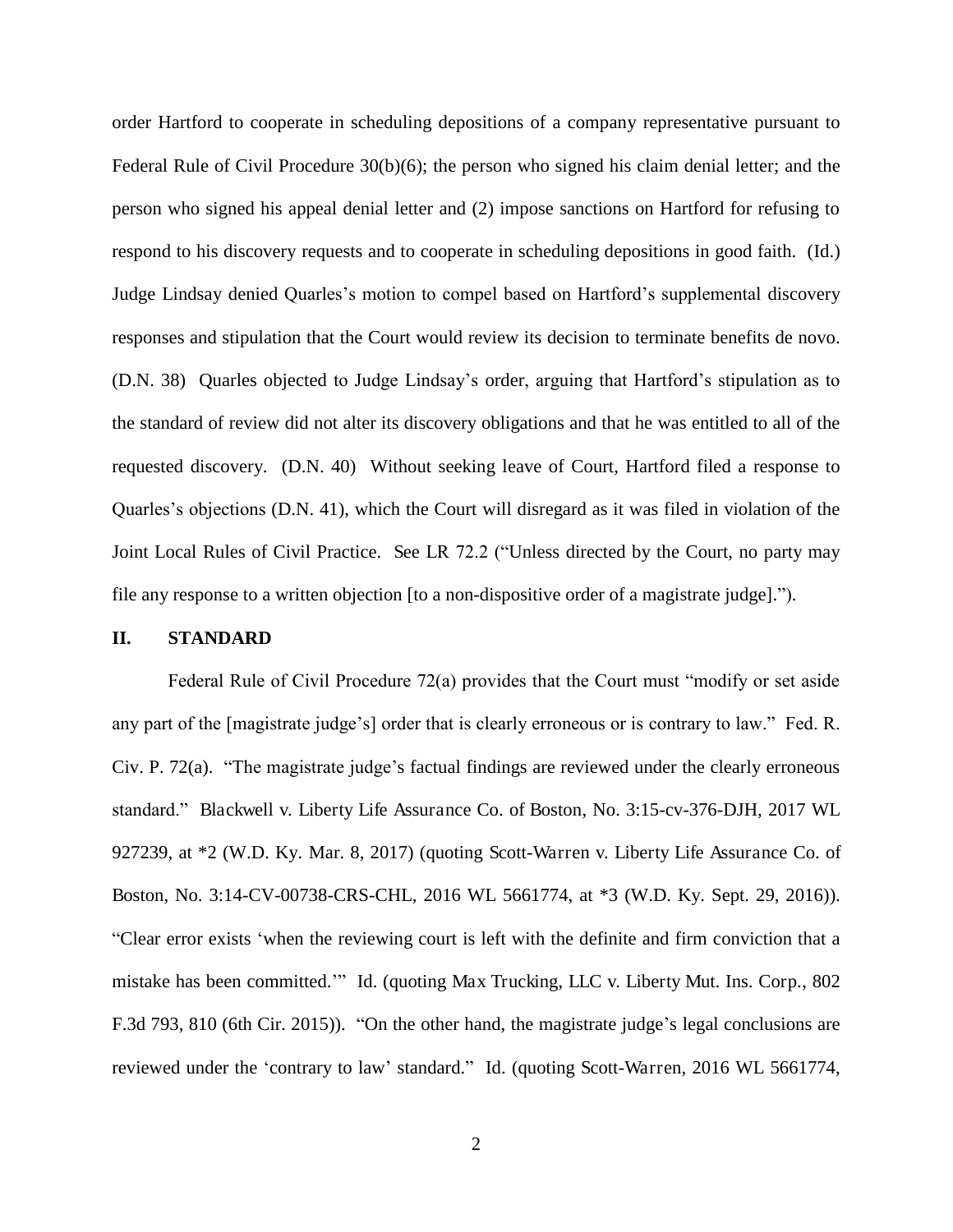at \*3). "A legal conclusion is contrary to law when it contradicts or ignores applicable legal principles found in the Constitution, statutes, and case precedent." Id. (quoting Scott-Warren, 2016 WL 5661774, at \*3).

## **III. ANALYSIS**

#### **A. Discovery in ERISA Cases**

"While parties in a civil action may generally obtain discovery regarding any unprivileged matter that is relevant to the claim or defense of any party, discovery is limited in cases arising under ERISA." Moss v. Unum Life Ins. Co., 495 F. App'x 583, 596 (6th Cir. 2012). "In reviewing a denial of benefits claim, 'the district court [is] confined to the record that was before the Plan Administrator." Id. at 597 (quoting Wilkins v. Baptist Healthcare Sys., Inc., 150 F.3d 609, 615 (6th Cir. 1998)). "The district court should consider outside evidence 'only if that evidence is offered in support of a procedural challenge to the administrator's decision, such as an alleged lack of due process afforded by the administrat[or] or alleged bias on its part.'" Id. (quoting Wilkins, 150 F.3d at 619 (Gilman, J., concurring)). Thus, the Court may allow limited discovery "when an ERISA claimant alleges bias by the plan administrator or a violation by the plan administrator of his or her due process rights." Davis v. Hartford Life & Accident Ins. Co., No. 3:14-CV-00507-TBR, 2015 WL 7571905, at \*2 (W.D. Ky. Nov. 24, 2015). In such cases, "appropriate areas of discovery include whether '(i) there is a history of biased claim denials; (ii) the employer has made measures to reduce bias and promote accuracy; and (iii) company policies reward or encourage denials.'" Id. at \*3 (quoting Kasko v. Aetna Life Ins. Co., 33 F. Supp. 3d 782, 788 (E.D. Ky. 2014)).

 Hartford has stipulated to a de novo standard of review for purposes of this case. (D.N. 33) Judge Lindsay reasoned that because the Court would apply de novo review, "there [was] no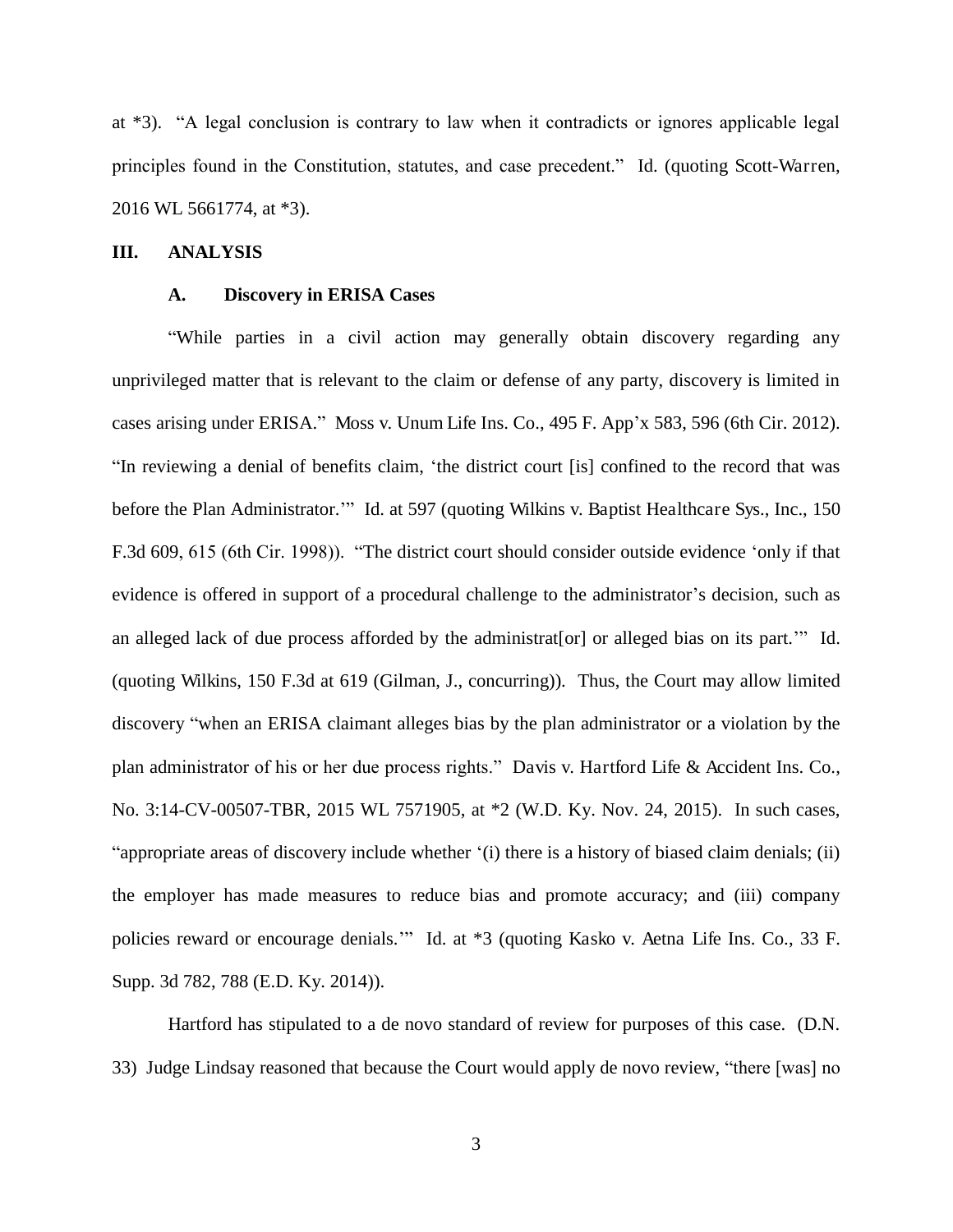need for discovery regarding any factors internal to Hartford that may have influenced the persons who made the decision to terminate Quarles's long-term disability benefits or to deny his appeal." (D.N. 38, PageID # 1038) Judge Lindsay therefore denied the motion to compel Hartford to produce information on employee compensation, employee bonus and incentive structure, and company organization, as well as the deposition requests, because the requested materials were aimed at uncovering evidence of conflicts of interest and bias—concerns that were diminished by the Court's de novo review of Hartford's decisions. (See id., PageID # 1042-43, 1045-47)

 As Judge Lindsay noted (id., PageID # 1029-30), it appears that the Sixth Circuit has not squarely addressed the relevance of conflict or bias discovery within the context of de novo review. However, trial courts within the Sixth Circuit typically conclude that potential conflicts of interest or bias are relevant only if the Court is applying arbitrary-and-capricious review. See Sim v. Reliance Standard Life Ins. Co., No. 1:15-cv-390, 2016 WL 319868, at \*1 n.1 (S.D. Ohio Jan. 26, 2016) ("It is appropriate for the Court to consider the applicable standard of review at this juncture because whether discovery is permitted to explore defendants' alleged bias is irrelevant if the standard of review is de novo."); Smiertka v. Guardian Life Ins. Co. of Am., No. 1:12-CV-99, 2013 WL 1304498, at \*6 (W.D. Mich. Mar. 28, 2013) (quoting Daul v. PPM Energy, Inc., No. 08-CV-524-AC, 2010 WL 3945001, at \*10 (D. Or. Oct. 6, 2010)) ("[I]n ERISA benefits cases, conflict of interest discovery can only be relevant if the standard of review is abuse of discretion. If . . . the standard of review is de novo, then conflict of interest discovery is irrelevant."); Mulligan v. Provident Life & Accident Ins. Co., 271 F.R.D. 584, 588 n.5 (E.D. Tenn. 2011) ("An administrator's conflict of interest is relevant only if the administrator's decision is to be reviewed under the arbitrary and capricious standard of review."); Guy v. Sun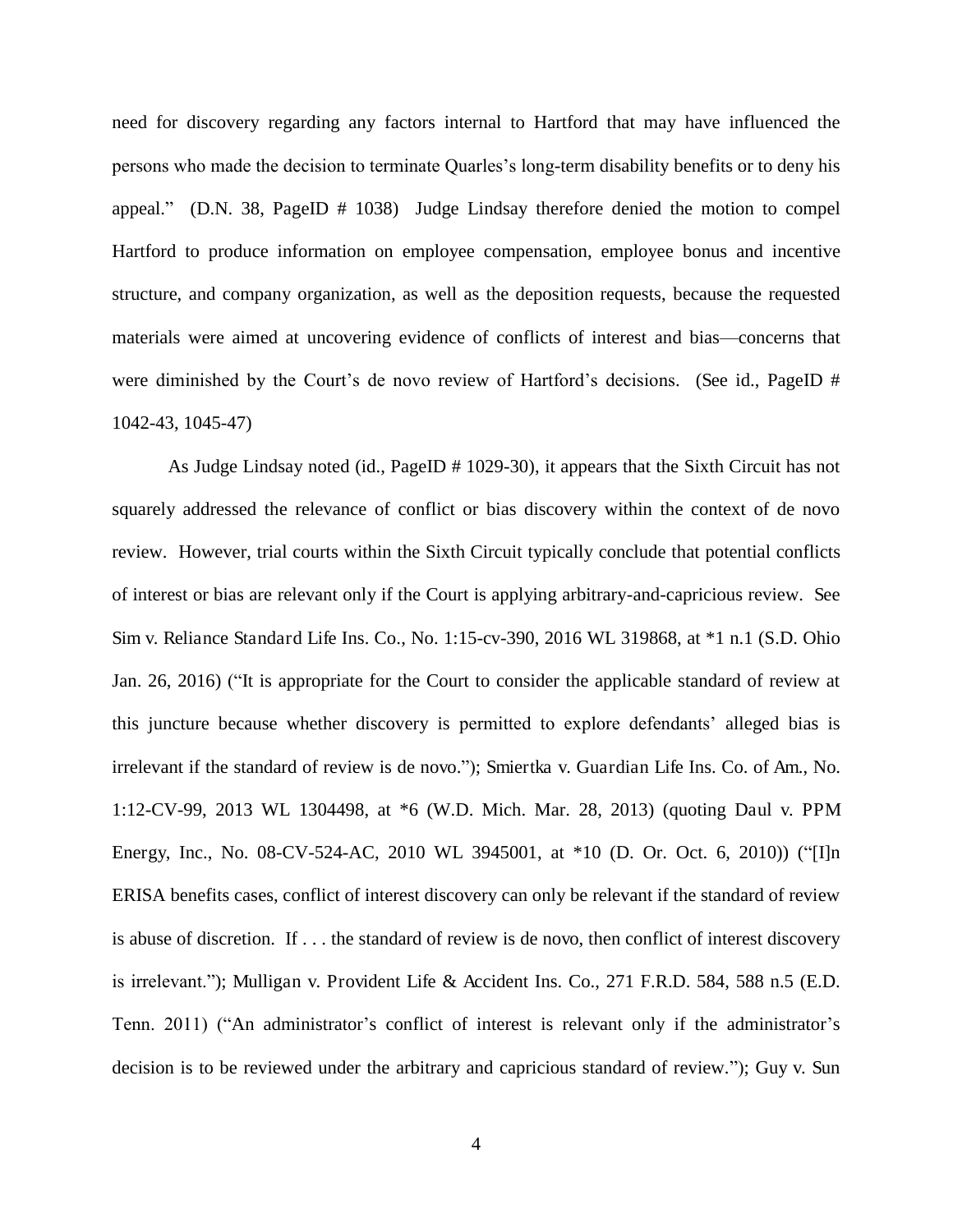Life Assurance Co. of Can., No. 10-CV-12150-DT, 2010 WL 5387580, at \*1 (E.D. Mich. Dec. 22, 2010) ("If the standard of review is de novo, Defendant's decision-making, and its conflict of interest, becomes irrelevant. . . . If Plaintiff prevails in her argument that the court should conduct a de novo review of the administrative record, then her motion to compel becomes moot."); McCollum v. Life Ins. Co. of N. Am., No. 10-11471, 2010 WL 5015394, at \*2 (E.D. Mich. Dec. 3, 2010) ("[T]he court will review Plaintiff's denial of benefits de novo, so no discovery is needed on [the insurance company's] structural conflict of interest."); Price v. Hartford Life & Accident Ins. Co., 746 F. Supp. 2d 860, 866 (E.D. Mich. 2010) ("If the standard of review is de novo, then the significance of the administrator's conflict of interest evaporates."); Weidauer v. Broadspire Servs., Inc., No. C-3-07-097, 2008 WL 4758691, at \*10 (S.D. Ohio Oct. 27, 2008) ("However, since a plan administrator's decision is accorded no deference or presumption of correctness when conducting a de novo review, whether there is a conflict of interest in this case is irrelevant."). In light of this well-reasoned and persuasive authority, and in the absence of guidance from the Sixth Circuit, Judge Lindsay's conclusion that no discovery is needed on Hartford's potential conflict of interest or bias was not contrary to law.<sup>1</sup> See Blackwell, 2017 WL 927239, at \*2; McCollum, 2010 WL 5015394, at \*2. (See D.N. 33) The Court will now address the specific areas of dispute in this case.

 $\overline{a}$ 

<sup>&</sup>lt;sup>1</sup> Quarles points to cases from this district noting that regardless of the standard of review employed, the general rule—that the Court's review is limited to the administrative record unless the claimant alleges a violation of due process or bias (as Quarles does here)—remains the same. (D.N. 40, PageID # 1054-55) See Owens v. Liberty Life Assurance Co. of Boston, No. 4:15-CV-00071-JHM, 2016 U.S. Dist. LEXIS 51350, at \*8 (W.D. Ky. Jan. 19, 2016); Mullins v. Prudential Ins. Co. of Am., 267 F.R.D. 504, 510 (W.D. Ky. 2010). Those cases do not address the narrow issue here, however, of the relevance of conflict or bias discovery where it is undisputed that de novo review is to be applied. In Owens, the Court had not yet determined which standard of review to apply. See 2016 U.S. Dist. LEXIS 51350, at  $*5$ ,  $*7-8$ . Therefore, it did not have occasion to determine the relevance of conflict discovery in a de novo review case, such as this one. And although the Court did not clarify the standard of review it would apply in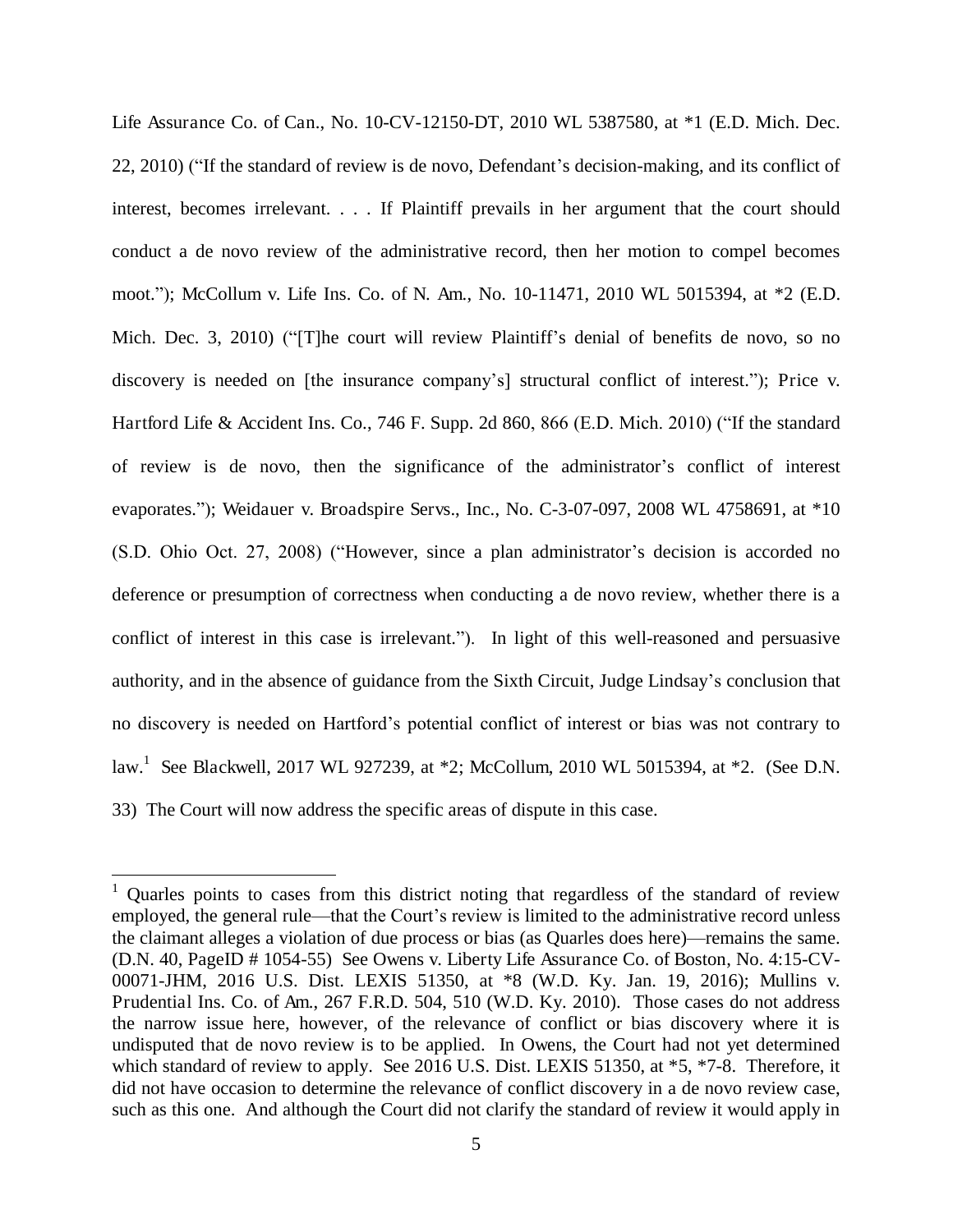#### **B. Requests for Production and Interrogatories**

### **1. Affirmative Defenses**

Quarles first asked the Court to compel Hartford to respond to requests for production and interrogatories concerning Hartford's affirmative defenses. (D.N. 30, PageID # 843) Judge Lindsay found that the sufficiency of Hartford's responses to these requests was no longer at issue in light of Hartford's supplemental responses. (D.N. 38, PageID # 1039-40) Quarles did not challenge that finding in his objection. The Court finds no clear error in Judge Lindsay's finding as to these requests. See Blackwell, 2017 WL 927239, at \*2. Judge Lindsay properly denied the motion to compel these responses.

## **2. Compensation and Bonus and Incentive Structure**

Quarles also asked the Court to compel Hartford to respond to requests for production and interrogatories concerning the compensation and bonus structures for Hartford's claims and appeals personnel. (D.N. 30, PageID # 844) Specifically, Quarles asserted that Hartford should explain how its compensation practices "actually work." (Id.) Judge Lindsay reasoned that "[t]he rationale for permitting discovery in the area of employee compensation and bonus structure is that such discovery may uncover evidence of the impact of structural conflict of interest or bias." (D.N. 38, PageID # 1042-43) As discussed above, such evidence is irrelevant where, as here, the Court is applying de novo review. In his objection, Quarles cites two cases from this district in support of his requests (D.N. 40, PageID # 1055-56), but in both cases, the Court had not yet determined whether it would apply de novo or arbitrary and capricious review. See Owens, 2016 U.S. Dist. LEXIS 51350, at \*5, \*7-8; Davis, 2015 WL 7571905, at \*11. The

l

Mullins, the Court there permitted discovery based upon the plaintiff's allegations of conflict of interest and bias in the absence of any argument that the standard of review rendered such discovery irrelevant. See 267 F.R.D. at 507, 509-10.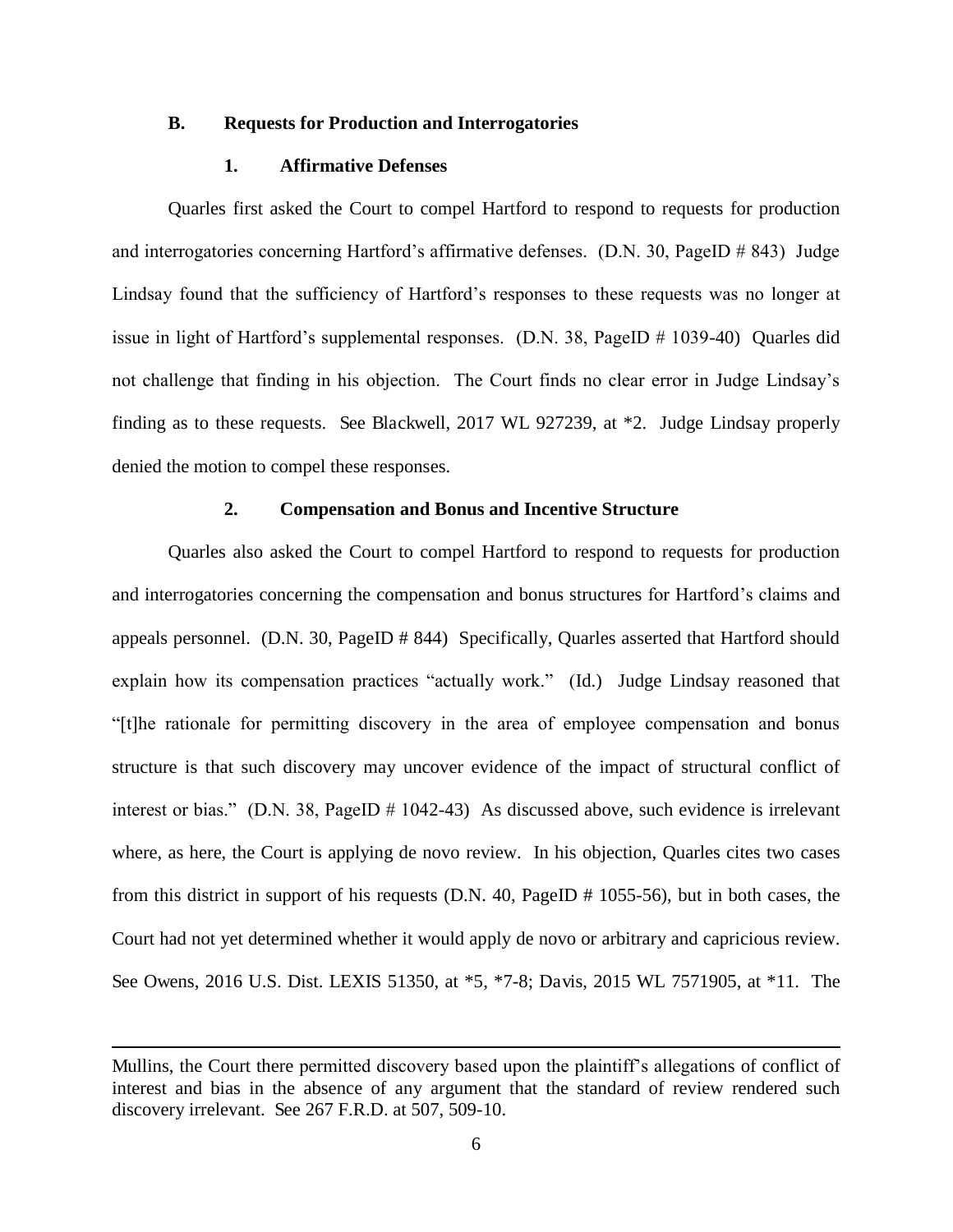Court finds no clear error in Judge Lindsay's determination that the compensation and bonus and incentive information was sought in order to uncover conflict or bias evidence. Because the Court concludes that such evidence is irrelevant here, under de novo review, the motion to compel these responses was properly denied.

#### **3. Reasons for Claim Termination and Appeal Denial**

Quarles's motion further sought to compel Hartford to respond to interrogatories concerning its specific reasons for terminating his claim and denying his appeal. (D.N. 30, PageID # 844-45) As with the affirmative defenses, Judge Lindsay found that the sufficiency of Hartford's responses to these interrogatories was no longer at issue in light of Hartford's supplemental responses. (D.N. 38, PageID # 1043-44) Quarles did not challenge that finding in his objection. The Court finds no clear error in Judge Lindsay's finding, see Blackwell, 2017 WL 927239, at \*2.

## **4. Organizational Structure**

 The final set of discovery responses Quarles seeks to compel concerns the organizational structure of Hartford's claims and appeals units.  $(D.N. 30, PageID # 845-46)$  As with the requested employee compensation, bonus, and incentive discovery, Judge Lindsay reasoned that "the rationale for compelling an ERISA defendant to produce organizational charts such as those requested by Quarles is that the information may aid the plaintiff in developing evidence of the influence of a structural conflict of interest or bias on the denial of benefits or appeal." (D.N. 38, PageID # 1045) Quarles did not specifically address his organizational-structure requests in his objection, and the Court finds no clear error in Judge Lindsay's determination that the requested information was sought to uncover evidence of a conflict of interest or bias. Because such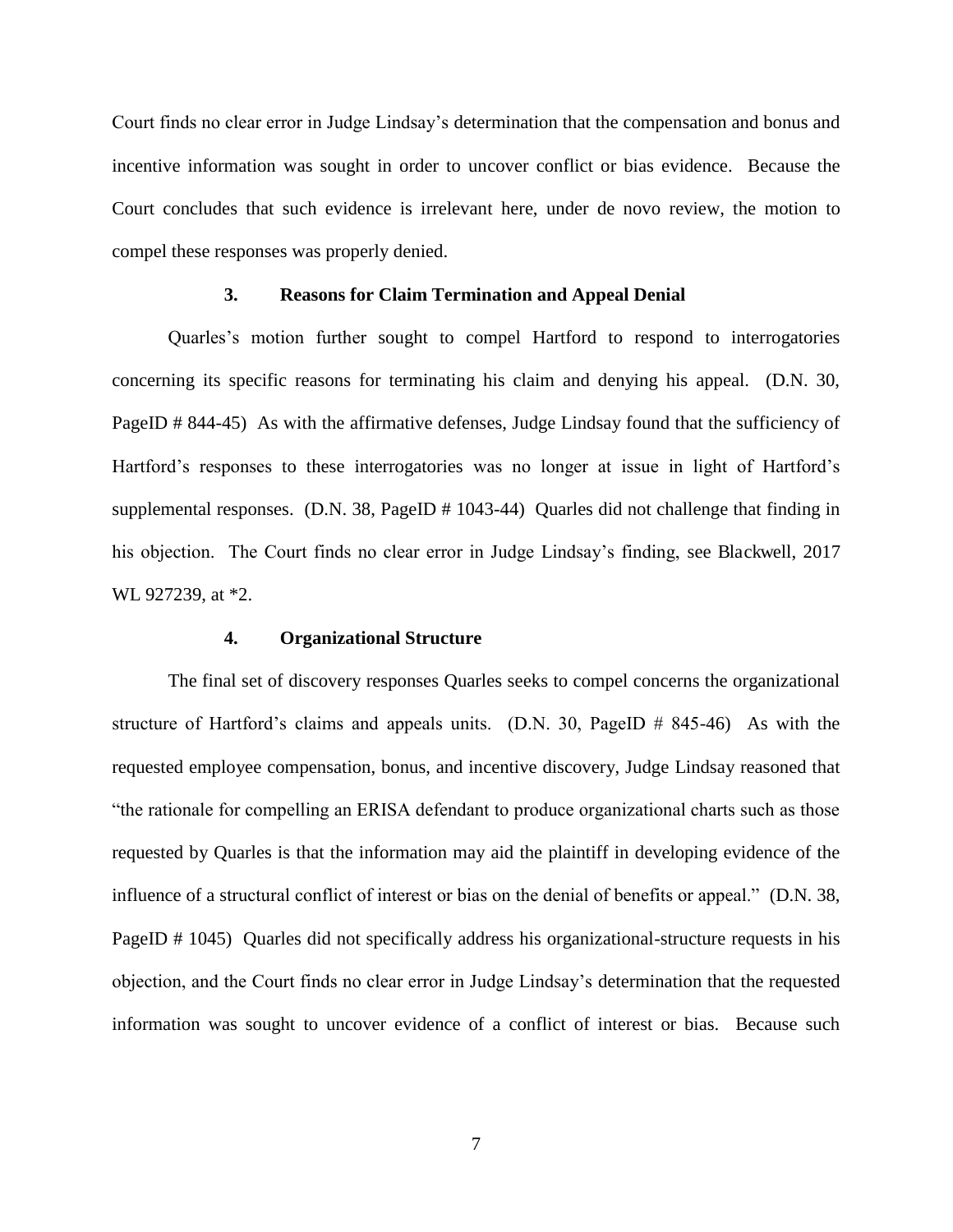evidence is irrelevant under the standard of review to be applied here, the motion to compel was properly denied.

## **C. Depositions**

In addition, Quarles argued in his motion to compel that he was entitled to depose three individuals: a company representative pursuant to Federal Rule of Civil Procedure 30(b)(6), the person who signed his claim denial letter, and the person who signed his appeal denial letter. (D.N. 30, PageID # 846) Judge Lindsay denied the deposition requests, reasoning that the plaintiff sought the depositions in support of an effort to expose a conflict of interest. (D.N. 38, PageID # 1046-47) He concluded that such a conflict, even if it exists, would not affect the Court's de novo review of the case at hand. (Id.) In support of his deposition requests, Quarles cites three cases from this district in which the Court allowed ERISA plaintiffs to take similar depositions based upon the plaintiffs' allegations of conflict of interest. See Owens, 2016 U.S. Dist. LEXIS 51350, at  $*2$ ,  $*43-44$  (ordering that the plaintiff could take depositions of persons who signed the decisions denying her claim and appeal in a case where the plaintiff alleged a conflict of interest); Davis, 2015 WL 7571905, at \*12-13 (granting a motion to compel depositions where the plaintiff alleged a structural conflict of interest); Gluc v. Prudential Life Ins. Co. of Am., 309 F.R.D. 406, 418-19 (W.D. Ky. 2015) (same). But unlike this case, none of the cited cases addressed whether such discovery was necessary when the Court would apply the de novo standard to its review of the carrier's decisions. See Owens, 2016 U.S. Dist. LEXIS 51350, at \*5, \*7-8 (standard of review not yet determined); Davis, 2015 WL 7571905, at \*11 (same); Gluc, 309 F.R.D. at 408-19 (no discussion of standard of review).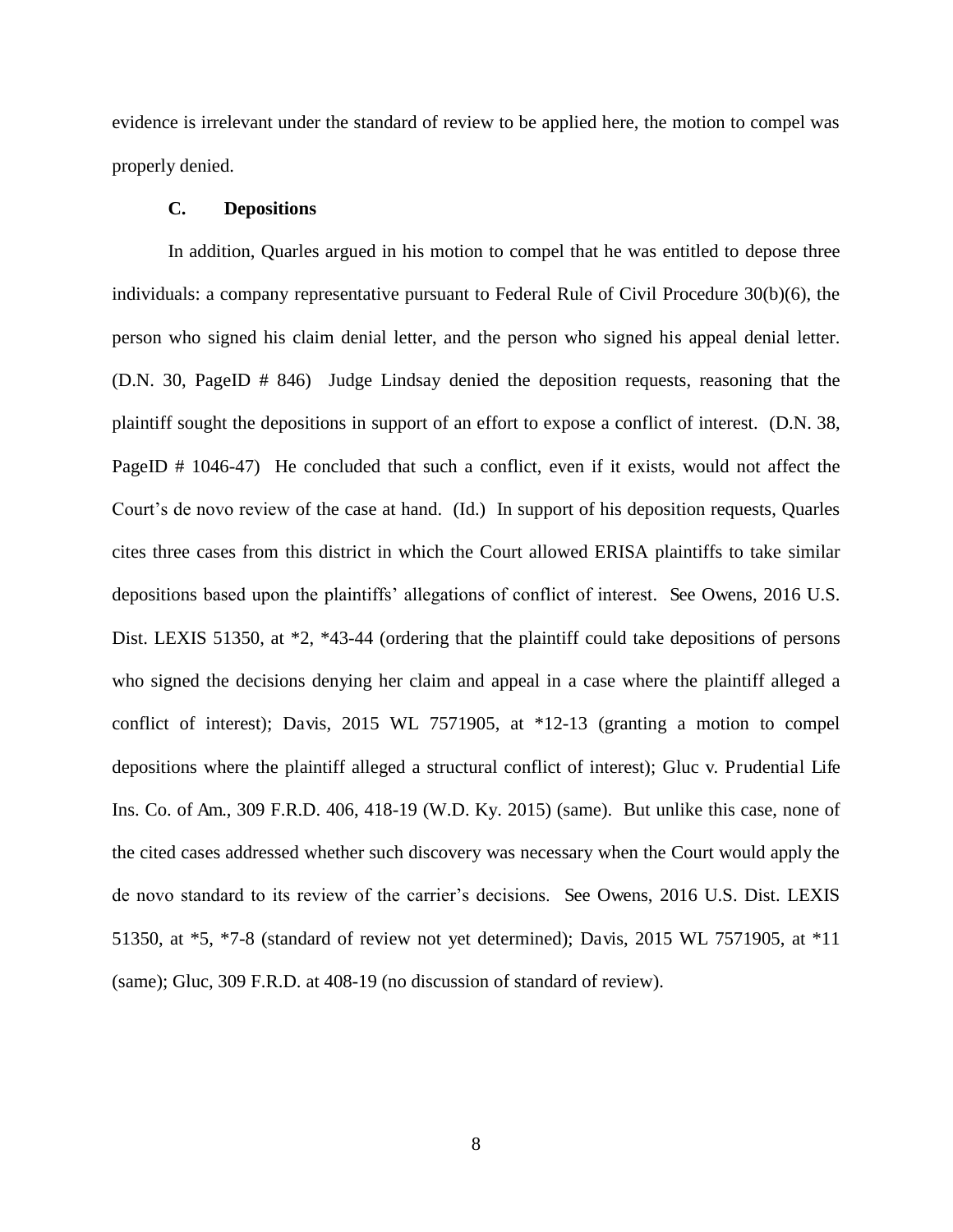In this case, it is now undisputed that the Court will apply de novo review. (See D.N. 33) Because conflict evidence is irrelevant in a de novo review case, such as this one, Judge Lindsay properly denied Quarles's requests for these depositions.

#### **D. Sanctions**

 Finally, Quarles's motion to compel sought sanctions against Hartford for failure to respond to written discovery requests and to cooperate in scheduling depositions. (D.N. 30, PageID # 846-49) Judge Lindsay determined that sanctions were not warranted because he had denied Quarles's motion to compel and Hartford's arguments regarding conflict discovery were substantially justified. (D.N. 38, PageID # 1051) Federal Rule of Civil Procedure  $37(a)(5)(A)(ii)$  provides:

If the motion [to compel] is granted—or if the disclosure or requested discovery is provided after the motion was filed—the court must, after giving an opportunity to be heard, require the party or deponent whose conduct necessitated the motion, the party or attorney advising that conduct, or both to pay the movant's reasonable expenses incurred in making the motion, including attorney's fees. But the court must not order this payment if . . . the opposing party's nondisclosure, response, or objection was substantially justified . . . .

Fed. R. Civ. P.  $37(a)(5)(A)(ii)$ . Rule  $37(a)(5)(B)$  further provides:

If the motion is denied, the court may issue any protective order authorized under Rule 26(c) and must, after giving an opportunity to be heard, require the movant, the attorney filing the motion, or both to pay the party or deponent who opposed the motion its reasonable expenses incurred in opposing the motion, including attorney's fees. But the court must not order this payment if the motion was substantially justified or other circumstances make an award of expenses unjust.

Fed. R. Civ. P. 37(a)(5)(B).

The Court agrees with Judge Lindsay's decision to deny Quarles's motion to compel.

Hartford provided some of the requested discovery after this motion was filed, however, as it

agreed to supplement responses to select discovery requests. (See D.N. 34, PageID # 931, 935-

37, 942) Nonetheless, the Court will not order either party here to pay the other's reasonable